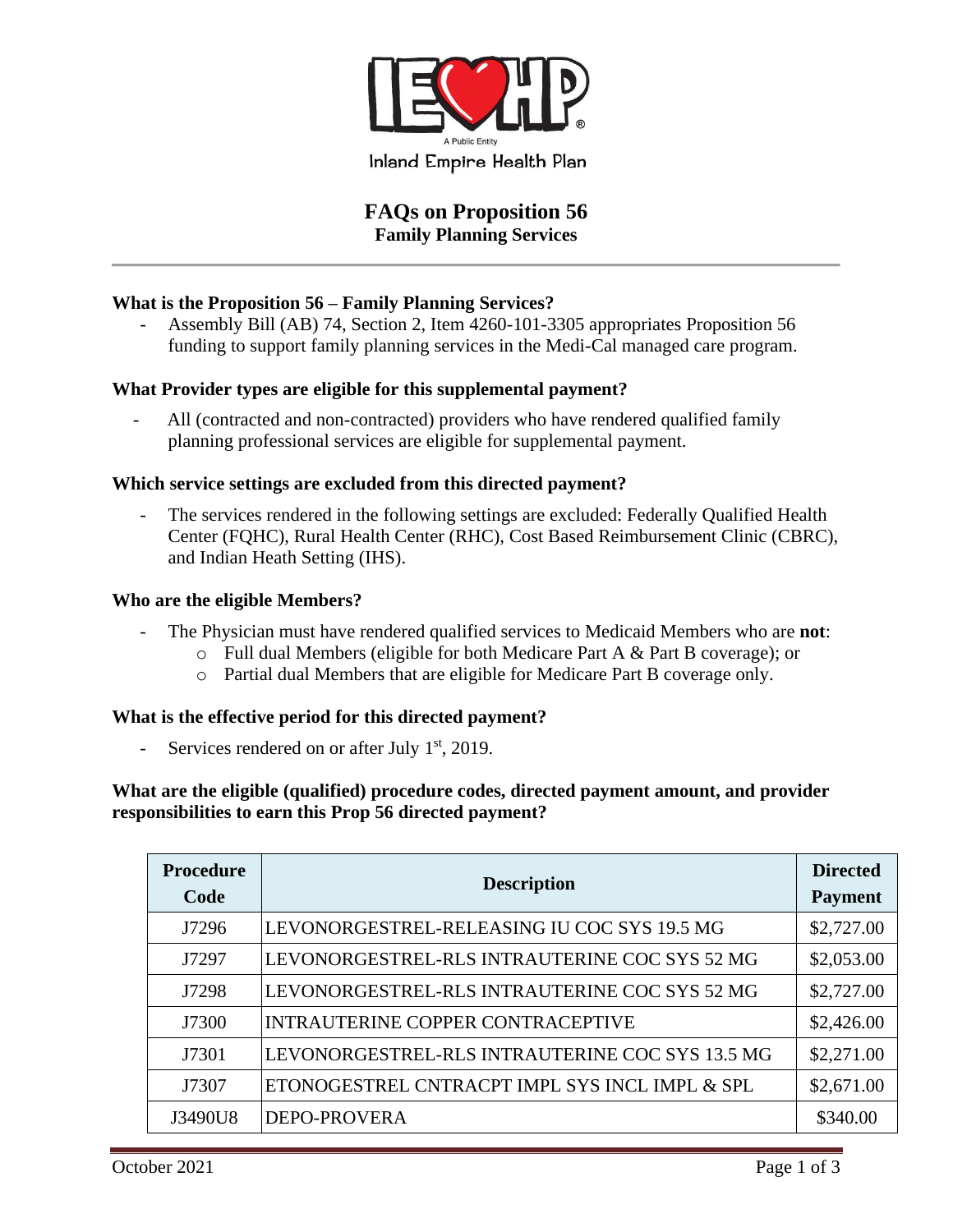| <b>Procedure</b><br>Code | <b>Description</b>                                             | <b>Directed</b><br><b>Payment</b> |
|--------------------------|----------------------------------------------------------------|-----------------------------------|
| J7303                    | CONTRACEPTIVE VAGINAL RING                                     | \$301.00                          |
| J7304                    | <b>CONTRACEPTIVE PATCH</b>                                     | \$110.00                          |
| J3490U5                  | EMERG CONTRACEPTION: ULIPRISTAL ACETATE 30 MG                  | \$72.00                           |
| J3490U6                  | EMERG CONTRACEPTION: LEVONORGESTREL 0.75 MG (2)<br>& 1.5 MG(1) | \$50.00                           |
| 11976                    | REMOVE CONTRACEPTIVE CAPSULE                                   | \$399.00                          |
| 11981                    | <b>INSERT DRUG IMPLANT DEVICE</b>                              | \$835.00                          |
| 58300                    | <b>INSERT INTRAUTERINE DEVICE</b>                              | \$673.00                          |
| 58301                    | REMOVE INTRAUTERINE DEVICE                                     | \$195.00                          |
| 81025                    | URINE PREGNANGY TEST                                           | \$6.00                            |
| 55250                    | REMOVAL OF SPERM DUCT(S)                                       | \$521.00                          |
| 58340                    | <b>CATHETER FOR HYSTEROGRAPHY</b>                              | \$371.00                          |
| 58555                    | HYSTEROSCOPY DX SEP PROC                                       | \$322.00                          |
| 58565                    | <b>HYSTEROSCOPY STERILIZATION</b>                              | \$1,476.00                        |
| 58600                    | <b>DIVISION OF FALLOPIAN TUBE</b>                              | \$1,515.00                        |
| 58615                    | <b>OCCLUDE FALLOPIAN TUBE(S)</b>                               | \$1,115.00                        |
| 58661                    | LAPAROSCOPY REMOVE ADNEXA                                      | \$978.00                          |
| 58670                    | LAPAROSCOPY TUBAL CAUTERY                                      | \$843.00                          |
| 58671                    | <b>LAPAROSCOPY TUBAL BLOCK</b>                                 | \$892.00                          |
| 58700                    | REMOVAL OF FALLOPIAN TUBE                                      | \$1,216.00                        |

#### **How do we determine the payee for these payments?**

- IEHP will pay the Prop 56 payment to the billing Provider and billing tax ID associated with the eligible professional claim or encounter.

# **How often will payments be disbursed?**

- IEHP will pay Prop 56 payments on a monthly basis. For each payment cycle, we will pay Prop 56 payments for claims and encounter data adjudicated and/or received by the cutoff date for the corresponding service months. The most current payment schedule can be found at: [www.iehp.org](http://www.iehp.org/) > Providers > P4P – Proposition  $56 - \text{GEMT}$  > Proposition  $56 \& \text{GEMT}$ .